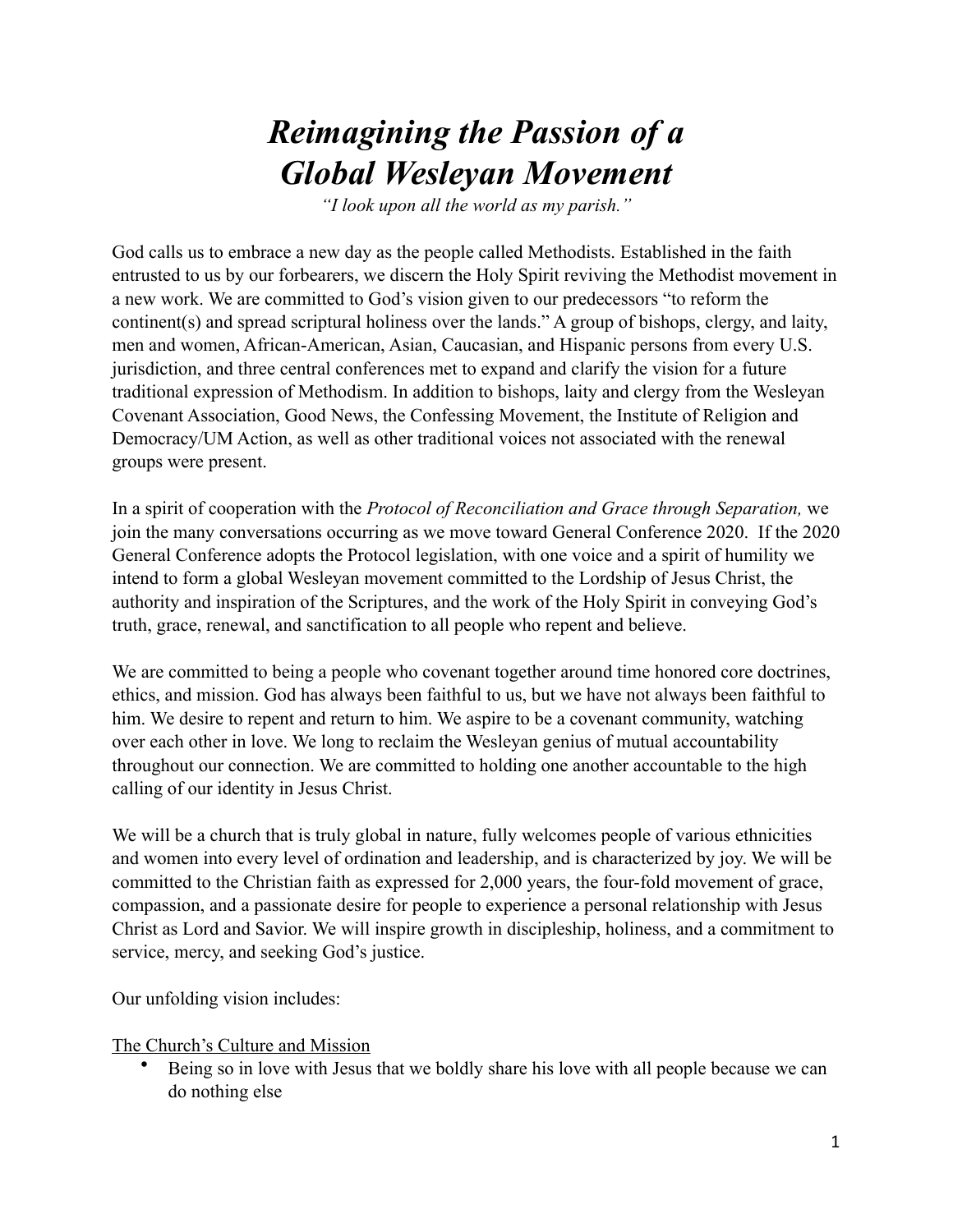- Welcoming and embracing all who respond to God's love into the Body of Christ
- Engaging people in lifelong, intentional formation as disciples
- Renewed by Spirit-filled worship that brings people into the presence of God
- Deeply committed to prayer and dependence upon the Holy Spirit
- Instilling holiness of heart and life that leads to a balanced Wesleyan character of *personal holiness* through the spiritual disciplines and *social holiness* through experiencing communion and accountability with one another in the Body of Christ
- Reaching out to the world at its points of deepest need through ministries of mercy and justice, especially involving the sins of racism, tribalism, economic injustice, the oppression of women, and addiction
- Developing Christ-following leaders, called by God for fostering vital local churches
- Connecting together vital and vibrant local congregations of every size for mutual support and shared ministry
- Equipping the local church in partnering with God to make disciples of Jesus Christ with a high value on evangelism, reaching youth and young adults, and developing global missional partnerships
- Passionate about planting new churches, revitalizing existing churches, and apostolic ministry
- Becoming a nimble and less bureaucratic institution, continuously led by the Holy Spirit
- More movement than institution
- Embodying our global nature in every aspect of doctrine, relationships, structure, and church culture
- Forging deeper unity with other Methodist and Christian expressions around the world
- Exuding joy, offering hope, and moving confidently into the future

## Essential Doctrinal Beliefs

- The primacy of Scripture, leading to a biblical worldview
- Christology that boldly proclaims the deity of Christ and his salvific work as Lord and Savior
- All are created in the image of God, unconditionally loved by God, and in need of redemption from sin through Christ
- Molded by, proclaiming, and exhibiting the Wesleyan four-fold movement of grace: prevenient, convincing, justifying, and sanctifying
- The powerful work of the good and life-giving Holy Spirit in the lives of people and the ministry of the Church today
- The traditional understanding of Christian marriage as a covenant between a man and a woman as God's intended setting for human sexual expression
- The accountability of clergy and bishops to the doctrine, mission, and discipline of the Church
- Adherence to the Wesleyan doctrinal standards: Articles of Religion, Confession of Faith, Standards Sermons, and Notes on the New Testament

## **Organization**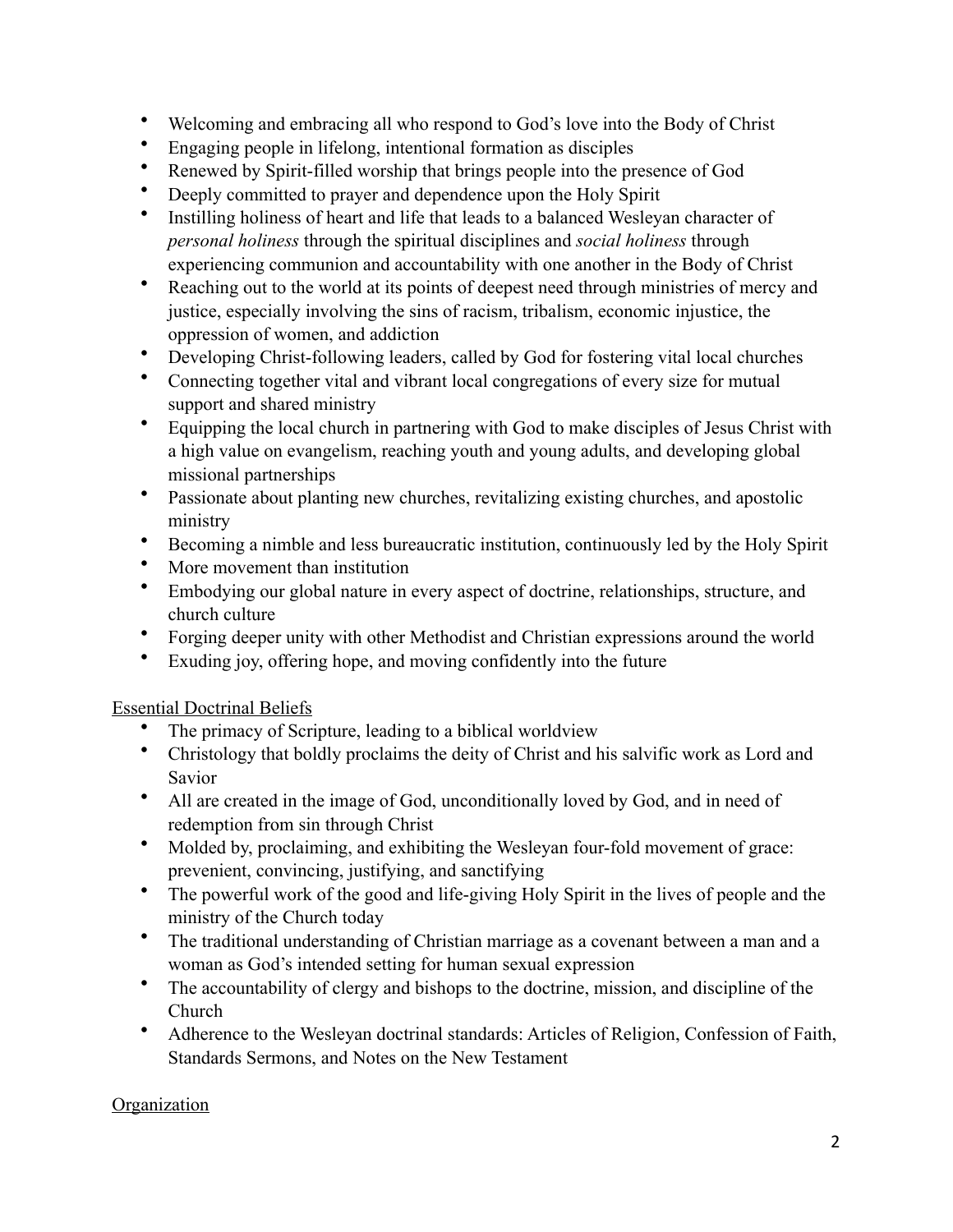- Global connectional polity
- A General Conference that cares for:
	- o Accountability to Doctrinal Standards, Social Witness, and shared life and order of the Church
	- o Coordinating global mission
	- o Standards for clergy qualifications, education, and credentialing
	- o Sharing resources and best practices
	- $\circ$  The few general agencies that will be minimally staffed, focusing on facilitating ministry partnerships, coordinating mission, channeling resources globally, and resourcing local churches for vital ministry
	- o Relying upon local church, district, and annual conference partnerships across the globe, enabling two-way sharing of people, gifts, and resources, with a goal of sustaining existing commitments and expanding ministry
	- o Where appropriate, engaging services from agencies of the post-separation United Methodist Church to sustain ongoing mission
	- $\circ$  An interim structure needs to be put in place to care for sustaining ongoing programs globally during the transition
	- o Providing ultimate accountability for bishops
	- o Determining the number and shape of regional structures
- Regional bodies that care for:
	- o Applying, not adapting, the *Discipline* of the Church
	- o Electing and deploying bishops
	- o Providing the first step in episcopal accountability
	- o Coordinating regional mission
	- o Sharing resources and best practices
- Annual Conferences that care for:
	- o Teaching, worship, and inspiration
	- o Recruiting, developing, credentialing, and deploying lay and clergy leaders to equip the Church
	- o Ensuring that those who are currently Licensed Local Pastors are equal partners in ministry, with a pathway to ordination as elders and with voice and vote on all clergy matters within their order
	- o Resourcing local churches for effective mission
	- o Sharing resources and best practices
	- o Coordinating area mission
	- o Providing for pensions and other benefits globally
- Local Congregations that care for:
	- $\circ$  Acting as the primary vehicle by which the mission of the Church is accomplished
	- o Contextualizing organizational structure with minimal requirements
	- $\circ$  Fulfilling the expectation that every local church will have an intentional way of helping people grow as joyful and obedient disciples
- Superintendency characterized by: